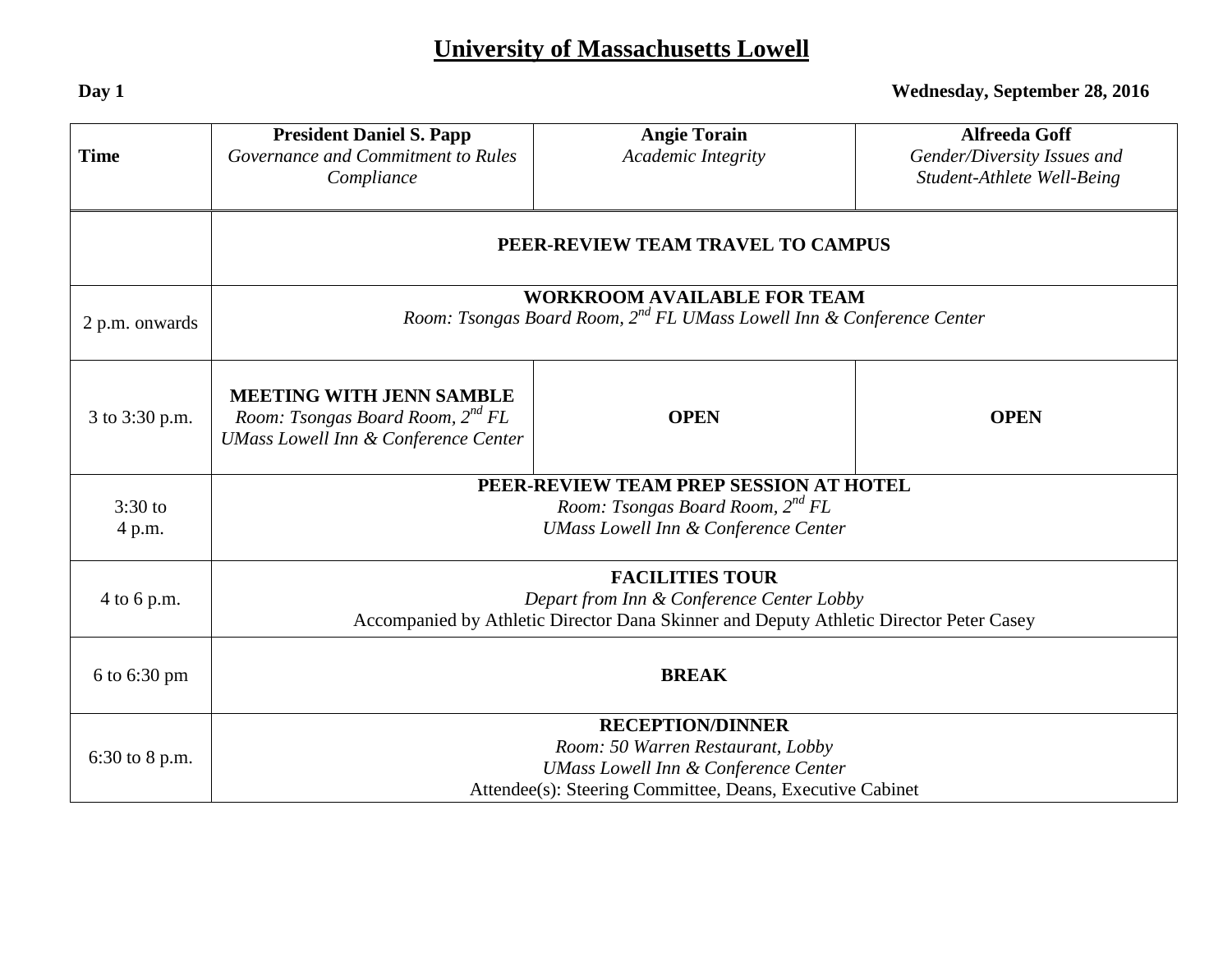## **University of Massachusetts Lowell**

|                          | <b>President Daniel S. Papp</b>                                                   | <b>Angie Torain</b>              | <b>Alfreeda Goff</b>                        |  |
|--------------------------|-----------------------------------------------------------------------------------|----------------------------------|---------------------------------------------|--|
| <b>Time</b>              | Governance and Commitment to                                                      | Academic Integrity               | Gender/Diversity Issues and Student-Athlete |  |
|                          | <b>Rules Compliance</b>                                                           |                                  | Well-Being                                  |  |
|                          |                                                                                   |                                  |                                             |  |
|                          | <b>MEETING WITH CHANCELLOR</b>                                                    |                                  |                                             |  |
| $8$ a.m. $-8:25$ a.m.    | Room: Tsongas Boardroom, 2 <sup>nd</sup> FL, UMass Lowell Inn & Conference Center |                                  |                                             |  |
|                          | Attendee(s): Chancellor Jacqueline F. Moloney                                     |                                  |                                             |  |
|                          |                                                                                   |                                  |                                             |  |
| $8:25$ a.m. $-8:30$ a.m. | Peer-Review Team meets in hotel lobby to depart for campus                        |                                  |                                             |  |
|                          | <b>MEETING WITH STEERING COMMITTEE</b>                                            |                                  |                                             |  |
|                          | Room: 490, $4^{th}$ FL                                                            |                                  |                                             |  |
| $8:30$ to 9 a.m.         | <b>University Crossing</b>                                                        |                                  |                                             |  |
|                          | Attendee(s): Members of the Steering Committee                                    |                                  |                                             |  |
|                          |                                                                                   |                                  |                                             |  |
|                          | <b>Governance/Rules Compliance</b>                                                | <b>Academic Integrity</b>        | <b>Gender/Diversity Issues and Student-</b> |  |
|                          | <b>Subcommittee Chair</b>                                                         | <b>Subcommittee Chair</b>        | <b>Athlete Well-Being Chair</b>             |  |
| 9 to 9:30 a.m.           | Room: 490, $4^{th}$ FL                                                            | Room: 492, $4^{th}$ FL           | Room: 352, $3^{rd}$ FL                      |  |
|                          | University Crossing                                                               | University Crossing              | University Crossing                         |  |
|                          | Attendee(s): Lauren Turner                                                        | $\text{Attendee(s)}$ : John Ting | Attendee(s): Tom Taylor                     |  |
|                          |                                                                                   |                                  |                                             |  |

**Day 2 Thursday, September 29, 2016**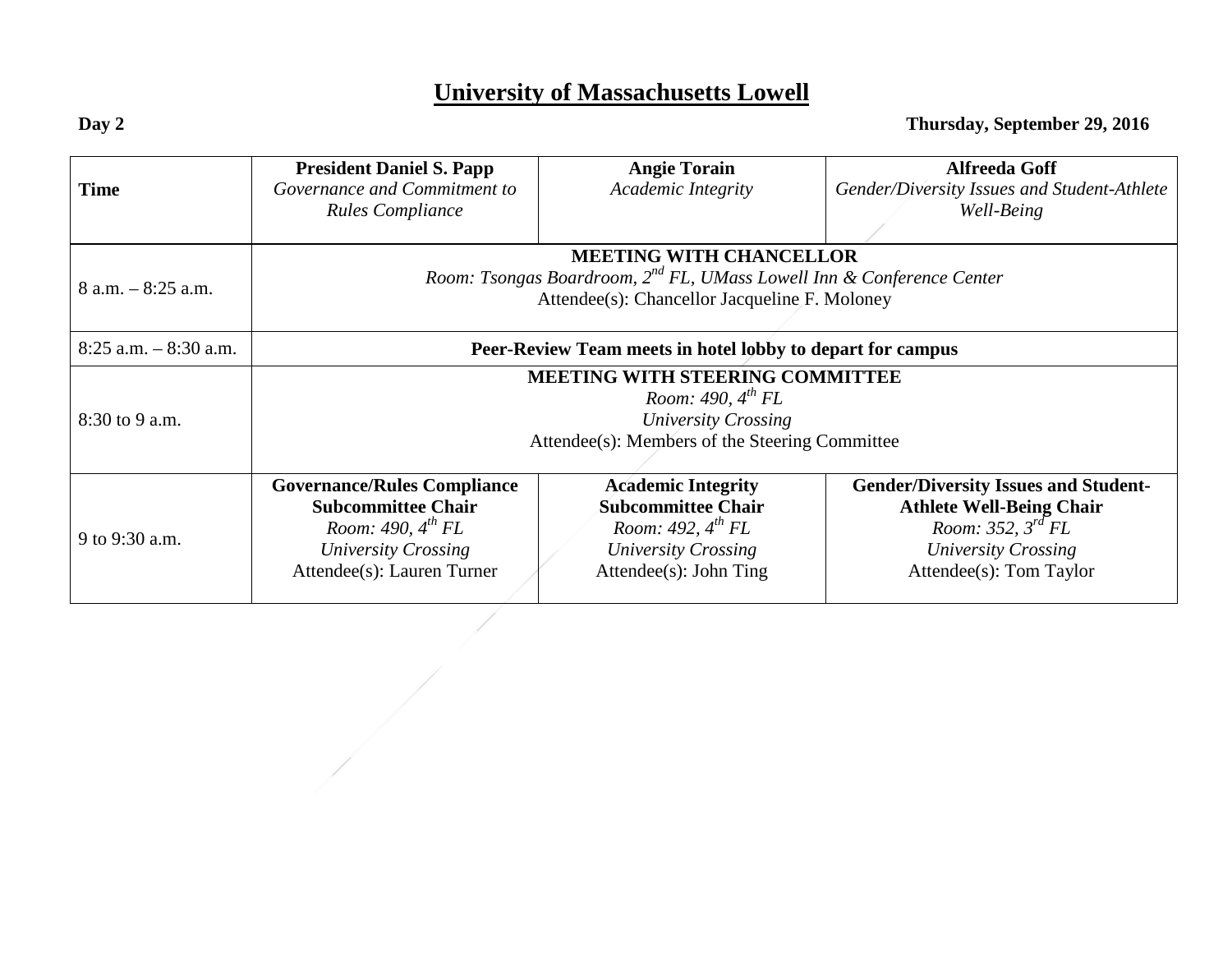| 9:30 to 10 a.m.       | <b>Members of Athletics Committee</b><br>Room: 490, $4^{th}$ FL<br><b>University Crossing</b><br>Attendee(s): Joe Hartman, Erika<br>Lewis and Frank Talty | <b>Associate Athletic Director</b><br><b>Student-Athlete Academic</b><br><b>Services</b><br>Attendee(s): Christine Smith<br><b>Director of Compliance</b><br>Attendee(s): Sandra Niedergall | <b>Associate Dean of Enrollment and</b><br><b>Undergraduate Admissions</b><br>Attendee(s): Kerri Johnston and Ed Seero<br>Dean of Academic Services & Registrar<br>Attendee(s): Kerry Donohoe and Lauren<br>Dufresne |  |  |
|-----------------------|-----------------------------------------------------------------------------------------------------------------------------------------------------------|---------------------------------------------------------------------------------------------------------------------------------------------------------------------------------------------|----------------------------------------------------------------------------------------------------------------------------------------------------------------------------------------------------------------------|--|--|
|                       |                                                                                                                                                           | Room: 492, $4^{th}$ FL<br><b>University Crossing</b>                                                                                                                                        | <b>Associate Dean of Enrollment - Financial</b><br>Aid<br>Attendee(s): Joyce McLaughlin<br>Room: 352, $3^{rd}$ FL                                                                                                    |  |  |
|                       |                                                                                                                                                           | <b>Members of Student-Athlete Advisory Committee</b>                                                                                                                                        | <b>University Crossing</b>                                                                                                                                                                                           |  |  |
|                       | Room: 490, $4^{th}$ FL                                                                                                                                    |                                                                                                                                                                                             |                                                                                                                                                                                                                      |  |  |
| 10 to 10:30 a.m.      | <b>University Crossing</b>                                                                                                                                |                                                                                                                                                                                             |                                                                                                                                                                                                                      |  |  |
|                       | Attendee(s): Georgia Cowderoy, Max Frawley and Thalia Petsis                                                                                              |                                                                                                                                                                                             |                                                                                                                                                                                                                      |  |  |
|                       | <b>Sampling of Head Coaches</b>                                                                                                                           |                                                                                                                                                                                             |                                                                                                                                                                                                                      |  |  |
|                       | Room: 490, 4 <sup>th</sup> FL                                                                                                                             |                                                                                                                                                                                             |                                                                                                                                                                                                                      |  |  |
|                       | <b>University Crossing</b>                                                                                                                                |                                                                                                                                                                                             |                                                                                                                                                                                                                      |  |  |
| 10:30 to 11 a.m.      | Attendee(s): Pat Duquette, Men's Basketball<br>Gary Gardner, Track and Field/Cross Country                                                                |                                                                                                                                                                                             |                                                                                                                                                                                                                      |  |  |
|                       | Jenerrie Harris, Women's Basketball                                                                                                                       |                                                                                                                                                                                             |                                                                                                                                                                                                                      |  |  |
|                       | Shannon Hlebichuk, Field Hockey                                                                                                                           |                                                                                                                                                                                             |                                                                                                                                                                                                                      |  |  |
|                       |                                                                                                                                                           | <b>Director of Athletics</b>                                                                                                                                                                |                                                                                                                                                                                                                      |  |  |
|                       | Room: 490, $4^{th}$ FL                                                                                                                                    |                                                                                                                                                                                             |                                                                                                                                                                                                                      |  |  |
| 11 a.m. to 11:30 a.m. | <b>University Crossing</b>                                                                                                                                |                                                                                                                                                                                             |                                                                                                                                                                                                                      |  |  |
|                       | Attendee(s): Dana Skinner                                                                                                                                 |                                                                                                                                                                                             |                                                                                                                                                                                                                      |  |  |
|                       |                                                                                                                                                           | <b>LUNCH AND PROGRESS MEETING</b>                                                                                                                                                           |                                                                                                                                                                                                                      |  |  |
| 11:30 a.m. to 12:30   | Room: 490, $4^{th}$ FL                                                                                                                                    |                                                                                                                                                                                             |                                                                                                                                                                                                                      |  |  |
| p.m.                  | <b>University Crossing</b>                                                                                                                                |                                                                                                                                                                                             |                                                                                                                                                                                                                      |  |  |